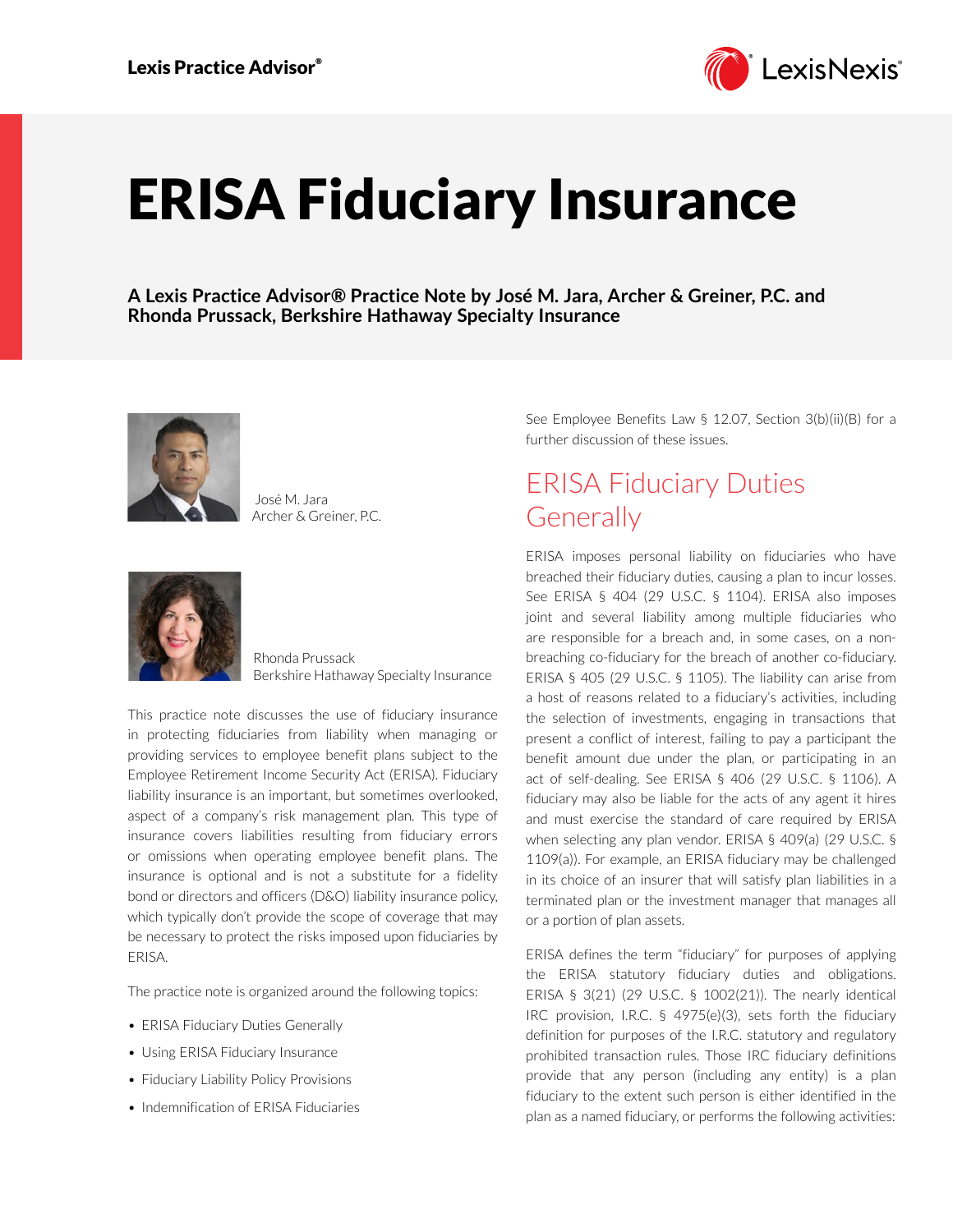- **• Manages or invests plan assets.** The individual or entity exercises any discretionary authority or control over plan management or exercises any authority or control, whether or not discretionary, over the management or disposition of plan assets.
- **• Provides investment advice.** The individual or entity renders (or has the authority or responsibility to render) to the plan investment advice for a fee or other compensation, whether direct or indirect. –or–
- **• Administers the plan.** The individual or entity has any discretionary authority or responsibility in the plan's administration.

ERISA §§ 3(21)(A), 402(a) (29 U.S.C. §§ 1002(21)(A), 1102(a)). See also I.R.C. § 4975(e)(3). Even if a fiduciary is not identified as such in the governing documents, an individual or entity may still be a fiduciary based on functional terms of control and authority over plan assets. E.g. Martin v. Feilen, 965 F.2d 660 (8th Cir. 1992). ERISA fiduciaries are increasingly exposed to liability in making decisions relative to ERISA employee benefit plans and, given the risk of personal liability, require financial protection in the event they incur liability under ERISA. Unique issues exist both with respect to the types and extent of that protection.

To learn more about ERISA fiduciary duties, see [ERISA](https://advance.lexis.com/open/document/lpadocument/?pdmfid=1000522&pddocfullpath=%2Fshared%2Fdocument%2Fanalytical-materials%2Furn%3AcontentItem%3A5PC6-JBC1-JW09-M1BS-00000-00&pddocid=urn%3AcontentItem%3A5PC6-JBC1-JW09-M1BS-00000-00&pdcontentcomponentid=231516&pdteaserkey=sr0&pditab=allpods&ecomp=f8sg&earg=sr0)  [Fiduciary Duties.](https://advance.lexis.com/open/document/lpadocument/?pdmfid=1000522&pddocfullpath=%2Fshared%2Fdocument%2Fanalytical-materials%2Furn%3AcontentItem%3A5PC6-JBC1-JW09-M1BS-00000-00&pddocid=urn%3AcontentItem%3A5PC6-JBC1-JW09-M1BS-00000-00&pdcontentcomponentid=231516&pdteaserkey=sr0&pditab=allpods&ecomp=f8sg&earg=sr0) Also, see [Prohibited Transaction and](https://advance.lexis.com/open/document/lpadocument/?pdmfid=1000522&pddocfullpath=%2Fshared%2Fdocument%2Fforms%2Furn%3AcontentItem%3A5PG0-3421-JNCK-22TW-00000-00&pddocid=urn%3AcontentItem%3A5PG0-3421-JNCK-22TW-00000-00&pdcontentcomponentid=231525&pdteaserkey=sr0&pditab=allpods&ecomp=f8sg&earg=sr0)  [Parties in Interest Checklist \(ERISA Rules\)](https://advance.lexis.com/open/document/lpadocument/?pdmfid=1000522&pddocfullpath=%2Fshared%2Fdocument%2Fforms%2Furn%3AcontentItem%3A5PG0-3421-JNCK-22TW-00000-00&pddocid=urn%3AcontentItem%3A5PG0-3421-JNCK-22TW-00000-00&pdcontentcomponentid=231525&pdteaserkey=sr0&pditab=allpods&ecomp=f8sg&earg=sr0) to identify various prohibited transactions which, if violated, may lead to fiduciary liability.

# Using ERISA Fiduciary **Insurance**

A fiduciary insurance policy protects employers and their plan fiduciaries from fiduciary-related claims for the alleged mismanagement of plan assets or failure to follow ERISA rules in the control or management of plan assets and payment of benefits, subject to such policy's terms, conditions and exclusions (many of which are discussed herein). The coverage is not required but is recommended.

Would be claimants include:

- Plan participants and beneficiaries
- Plan fiduciaries -and-
- • Government enforcement/regulatory groups such as the Department of Labor (DOL), and for most defined benefit plans, the Pension Benefit Guarantee Corporation

ERISA § 502(a) (29 U.S.C. § 1132(a)).

On limited occasion, the U.S. Securities and Exchange Commission and State attorneys general may sue the plan or plan sponsor for acts or omissions.

## **Coordinating D&O and Fiduciary Liability Insurance Coverage**

At first glance, employers may believe that their D&O insurance policies extend coverage to claims against ERISA fiduciaries, but D&O policies typically exclude ERISA violations. As a first step to evaluating the adequacy of fiduciary liability coverage review the client's D&O policy to confirm whether it excludes ERISA violations (whether entirely or partially). If it does, you will need to assist the client in adopting a fiduciary insurance policy or will want to review any existing, separate fiduciary insurance policy for the adequacy of fiduciary protection. Keep in mind that even in the absence of an explicit ERISA exclusion, there may be no ERISA coverage under a D&O policy, as D&O insurance covers directors' and officers' management of the entity, and fiduciary obligations to employee benefit plans typically fall outside the scope of this intended coverage. Therefore, a D&O policy without an ERISA exclusion still might not cover ERISA violations.

Where the plan sponsor or its ERISA fiduciaries already have fiduciary insurance, evaluate the sufficiency of that coverage, gaining insight from the plan sponsor's risk management group, if possible. Consider that fiduciary liability exposure may have changed since the plan sponsor last purchased or assessed fiduciary liability insurance policy coverage. Advise the plan sponsor about the general need to reevaluate coverage periodically. For example, excessive fee litigation cases have increased in both volume and severity so if the client has a large 401(k) but has not reviewed or negotiated record-keeping or other fees associated with the plan, consider specifically addressing this potential exposure. Similarly, a publicly traded company that has added an employer stock investment to its 401(k) plan should consider coverage to address a possible "stock drop" challenge (more on "stock drop" challenges to be discussed later).

For a further discussion on D&O coverage, see [Director and](https://advance.lexis.com/open/document/lpadocument/?pdmfid=1000522&pddocfullpath=%2Fshared%2Fdocument%2Fanalytical-materials%2Furn%3AcontentItem%3A5TK6-7HJ1-JFDC-X06N-00000-00&pddocid=urn%3AcontentItem%3A5TK6-7HJ1-JFDC-X06N-00000-00&pdcontentcomponentid=500764&pdteaserkey=sr0&pditab=allpods&ecomp=f8sg&earg=sr0)  [Officer \(D&O\) Insurance.](https://advance.lexis.com/open/document/lpadocument/?pdmfid=1000522&pddocfullpath=%2Fshared%2Fdocument%2Fanalytical-materials%2Furn%3AcontentItem%3A5TK6-7HJ1-JFDC-X06N-00000-00&pddocid=urn%3AcontentItem%3A5TK6-7HJ1-JFDC-X06N-00000-00&pdcontentcomponentid=500764&pdteaserkey=sr0&pditab=allpods&ecomp=f8sg&earg=sr0)

#### **Other Insurance**

While fiduciary liability insurance protects plan sponsors and their ERISA fiduciaries (officers, directors and other individuals, although not third-party service providers) plan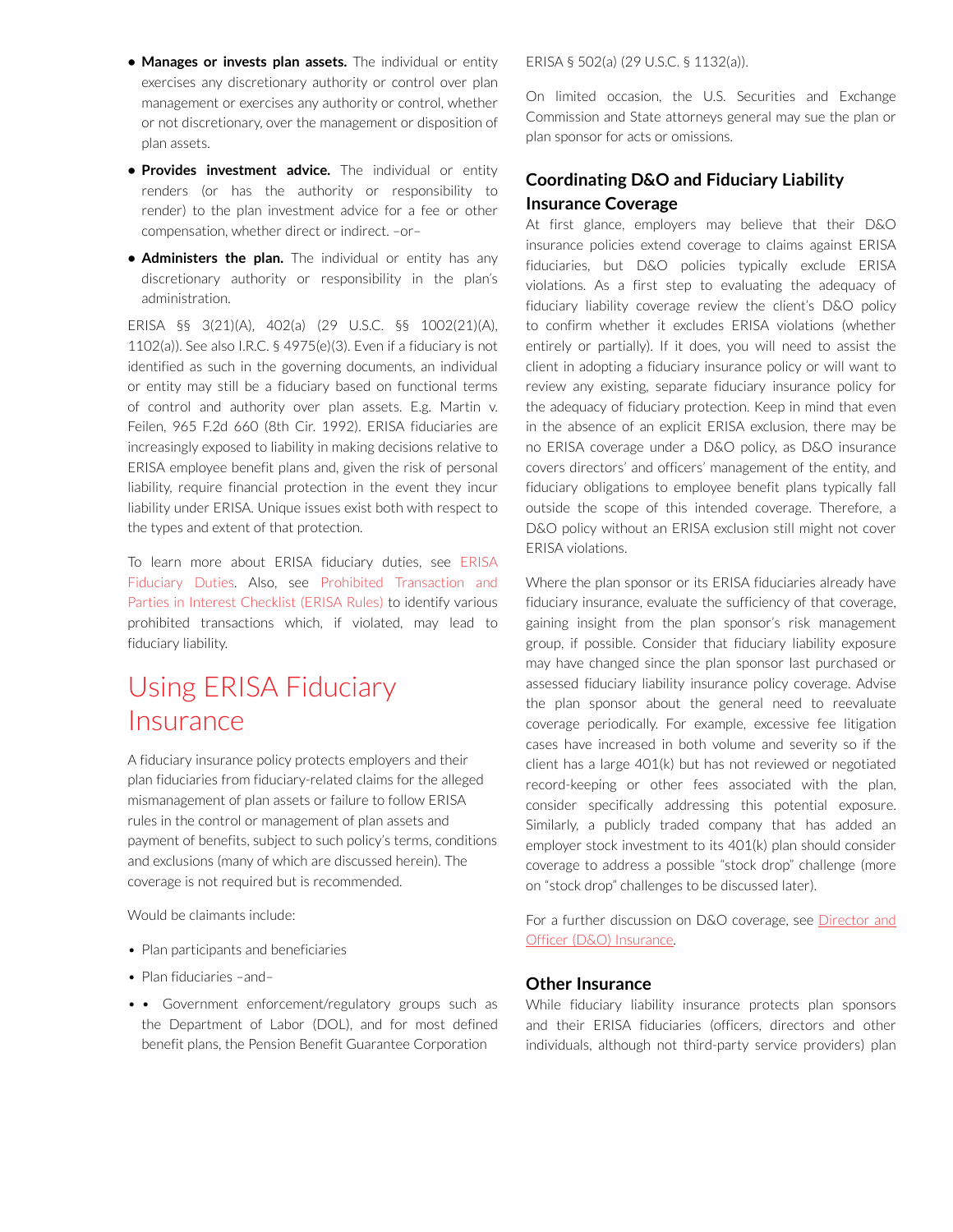sponsors may need to control other risks related to their employee benefit plans. Discuss the following additional types of insurance with your client. Each is similar to, but distinct from, fiduciary liability insurance.

#### **Employee Benefits Liability Insurance**

While fiduciary liability insurance primarily covers claims alleging breach of ERISA fiduciary duties, employee benefits liability insurance covers claims involving administrative errors that are not treated as breaches of fiduciary duty. For example, a failure on the part of plan personnel to name a beneficiary on a life insurance policy is an administrative act normally not covered under fiduciary liability insurance. Advise the plan sponsor on how best to coordinate these two types of coverage. Many fiduciary liability policies automatically include employee benefits liability coverage, or make it available as an endorsement. On the other hand, stand-alone employee benefits liability policies generally do not cover fiduciary liability exposures. Explore whether the fiduciary insurance coverage extends to administrative errors and fill any gaps in coverage.

#### **IRS Liability Insurance**

Under the Employee Plans Audit Closing Agreement Program (audit CAP), which is part of the Employee Plans Compliance Resolution System (EPCRS) for correcting qualified plan errors (see [EPCRS Correction Rules and Procedures](https://advance.lexis.com/open/document/lpadocument/?pdmfid=1000522&pddocfullpath=%2Fshared%2Fdocument%2Fanalytical-materials%2Furn%3AcontentItem%3A5P5N-1H61-F4GK-M1CH-00000-00&pddocid=urn%3AcontentItem%3A5P5N-1H61-F4GK-M1CH-00000-00&pdcontentcomponentid=231516&pdteaserkey=sr0&pditab=allpods&ecomp=f8sg&earg=sr0)), the IRS can impose monetary penalties on trustees for failing to operate a retirement plan following IRS qualification requirements. Rev. Proc. 2016-51, 2016-2 C.B. 466, Part VI, § 13, 14. The IRS may impose penalties for not following the terms of plan documents even if plan operation complies with IRS qualification requirements.

Civil penalties, like audit CAP monetary sanctions, are not covered under a standard fiduciary or employee benefits liability policy. And most standard fiduciary liability policies do not cover the costs of correcting disqualifying defects for which a plan fiduciary is responsible. In both instances, plan sponsors bear the liability. Even where a fiduciary liability insurance policy includes audit CAP coverage, the coverage typically does not exceed a sub-limited amount (e.g., \$100,000). Plan sponsors may want to consider purchasing a separate IRS fiduciary liability insurance product to protect itself and its internal fiduciaries against liability arising from a disqualifying plan operational failure. Some carriers offer enhanced audit CAP coverage as well as coverage for the cost of IRS corrections required resulting from an audit.

#### **Cyber Insurance**

Fiduciaries may wish to explore the possibility of purchasing insurance policies explicitly covering cybersecurity and privacy risks. The risk may extend to employee benefit plans. It is unclear whether fiduciary liability insurance policies will respond to liability related to state law causes of action (that are not preempted), for data breaches as opposed to liability resulting from a breach of an ERISA fiduciary duty relating to a privacy or security breach. Cybersecurity insurance may provide coverage not only for liability resulting from a security breach, but also the costs of any required notifications and other recovery stepfavs associated with a privacy or security breach. These policies can provide coverage even if the breach has not, and may never, trigger a liability claim by an injured party.

For a further discussion on a plan sponsor's exposure for cyber-security risks, see Privacy Risks for Retirement and [Other Non-Health Benefit Plans](https://advance.lexis.com/open/document/lpadocument/?pdmfid=1000522&pddocfullpath=%2Fshared%2Fdocument%2Fanalytical-materials%2Furn%3AcontentItem%3A5S8W-6M91-JNY7-X3BK-00000-00&pddocid=urn%3AcontentItem%3A5S8W-6M91-JNY7-X3BK-00000-00&pdcontentcomponentid=231516&pdteaserkey=sr0&pditab=allpods&ecomp=f8sg&earg=sr0).

#### **ERISA Fidelity Bonding Insurance**

A fidelity bond involves a contract with an insurance company or other issuer agreeing to reimburse a benefit plan for losses resulting from dishonest acts (e.g., theft and fraud) by persons who handle plan assets. ERISA requires all plan trustees and employees who handle plan funds to be bonded. Generally, unless an exception applies, ERISA plan officials **must** be bonded for at least 10% of the amount of funds they handle, subject to a minimum threshold and maximum amount of \$500,000 per person. ERISA § 412 (29 U.S.C. § 1112). The maximum may be higher in circumstances involving employer securities.

An exception to the bonding requirement exists for corporate trustees and insurance companies that have a combined capital and surplus of at least \$1 million. Other exceptions apply where:

- The only assets from which benefits are paid are from the employer's general assets or union funds –or–
- The entity is a registered broker dealer and subject to bonding requirements under 15 U.S.C. § 78c(a)(26)

ERISA § 412(a)(3) (29 U.S.C. § 1112(a)(3)). Other exceptions apply. See ERISA § 412(a)(1), (2) (29 U.S.C. § 1112(a)(1), (2). For further discussion of the ERISA bonding requirement, see ERISA Bonding Requirements.

## Fiduciary Liability Policy Provisions

While fidelity bonds are mandatory under ERISA § 412, they protect ERISA employee benefit plans against intentional wrongdoings, like embezzlement, and don't cover fiduciary liabilities. However, fiduciary liability insurance provides coverage for loss arising from claims based upon the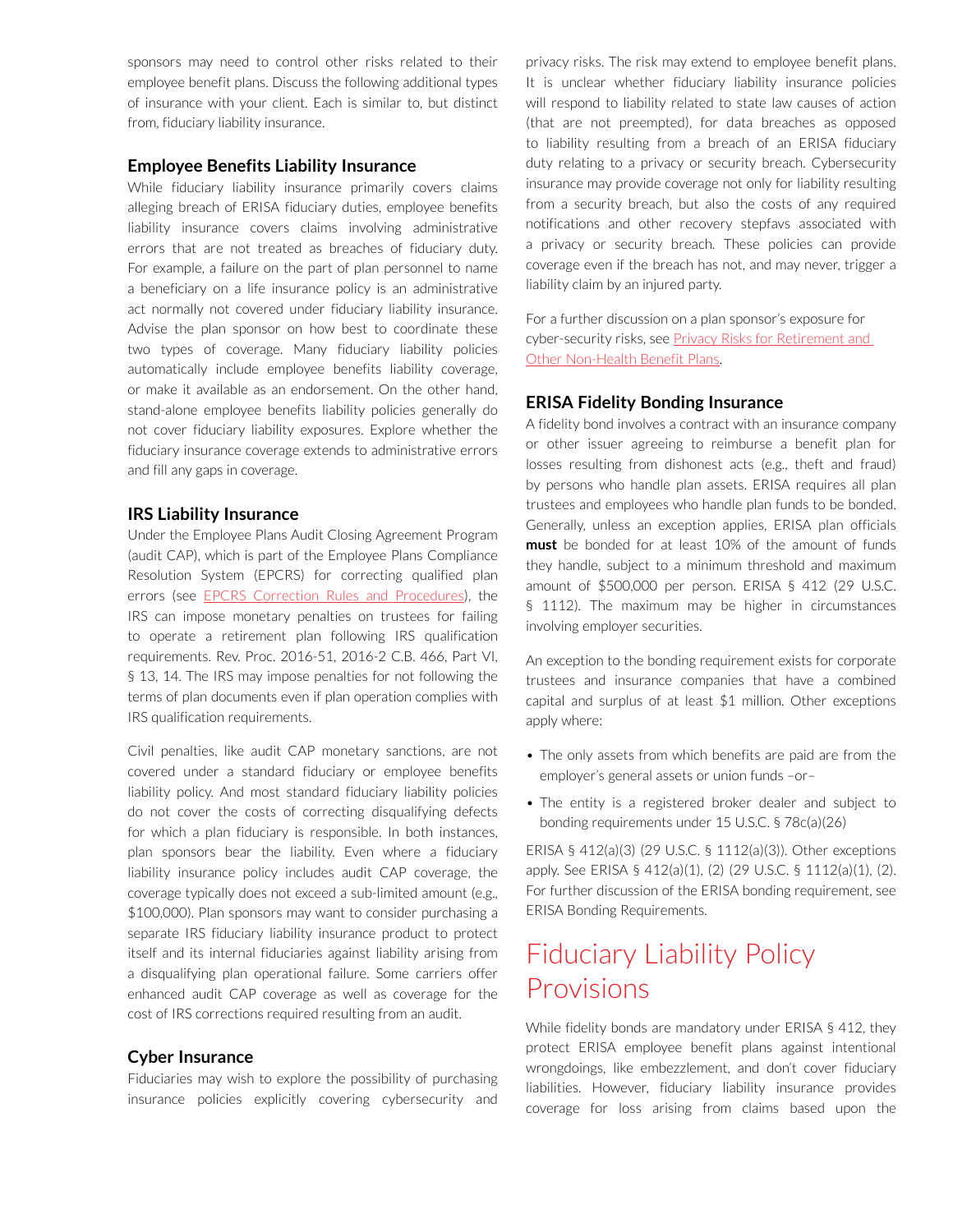unintentional acts of the plan fiduciaries, the plan sponsor, and benefit plans. Such coverage, however, is optional and discretionary. See ERISA § 412 (29 U.S.C. § 1112).

Fiduciary liability policies generally:

- Pay for the cost of defending plan fiduciaries, the plan sponsor, and the plans themselves when there are allegations of a fiduciary breach –and–
- Indemnify (compensate) the insureds for monetary liabilities that result from a legal settlement or adverse judgment

As plan or plan sponsor counsel, consider the following issues when evaluating fiduciary liability insurance.

## **Insureds under ERISA Fiduciary Insurance Policies**

The insureds protected by a fiduciary liability policy are the persons who manage or administer the plan, the employer (plan sponsor) and the benefit plans.

#### **Specific Persons as Insureds**

Past, present, and future natural person directors, officers, and employees in their capacity as fiduciaries or plan administrators are typically protected from claims filed during the insurance policy period. Normally, these persons are covered on a "blanket" basis, that is individuals do not have to be listed on the policy for coverage to be in effect. Consequently, new fiduciaries contemplated by the terms of the policy are automatically covered if personnel changes occur during the policy period.

However, for certain types of organizations or plans, such as municipalities or multiemployer plans, the initial application form might ask for the names of the present fiduciaries and, more rarely, the names of all fiduciaries who have served the preceding five or six years. This information may become a factor when a carrier is determining whether to underwrite coverage, especially if any of the trustees have been involved in prior litigation or wrongdoing.

#### **The Benefit Plan**

Unless there is a specific reason not to, fiduciary liability insurance policies include the benefit plan as an insured. Such coverage is critical because ERISA specifically provides that an "employee benefit plan may sue or be sued as an entity." ERISA § 502(d) (29 U.S.C. § 1132(d)). In most suits filed under ERISA, common practice is to sue not only the plan sponsor and other fiduciaries, but also the plan itself.

#### **The Employer/Plan Sponsor**

In the great majority of cases, an employer sponsoring multiple plans will purchase one or more policies to cover liability in connection with all their pension and welfare plans. In fact, most insurers – except in specific circumstances – are unwilling to provide separate limits of insurance for each individual plan. Depending on the size and complexity of the plans covered, more than one limit of insurance may be purchased in a layered, or stacked format. The insurer of the first, or primary layer of insurance, will set forth the terms, conditions and exclusions of the coverage, while additional limits (or "layers") of insurance purchased from other insurers sit excess of the primary insurance and will "follow form" to the primary policy, thereby providing coverage pursuant to the terms, conditions and exclusions set forth in the primary policy once the limit of liability of the primary policy have been exhausted.

#### **Fiduciary Insurance Purchaser**

Fiduciary insurance is usually procured by:

- A plan sponsor, primarily for its directors and officers acting in a fiduciary capacity for any of its benefit plans, who might otherwise not serve as fiduciaries in the absence of such insurance; or
- A plan, such as a multiemployer or Taft-Hartley plan, for the benefit of the plan's trustees

While employers want to protect their fiduciaries in fulfilling their fiduciary responsibilities, recognize that ERISA generally prohibits a benefit plan (and not the employer) from:

- Excusing a fiduciary from liability for a breach of duty or using plan assets to pay such a liability, even if the breach was unintentional or resulted from good faith actions –or–
- Paying for the defense of fiduciaries who breach their duties to their plan

ERISA § 410(a) (29 U.S.C. § 1110(a)). ERISA allows fiduciaries to use plan assets when purchasing fiduciary liability insurance to cover losses resulting from plan fiduciaries' acts or omissions. However, to use plan assets for the payment of premiums:

- The plan should clearly permit using plan assets for paying fiduciary insurance premiums –and–
- The insurance policy must have a recourse provision.

ERISA § 410(b)(1) (29 U.S.C. § 1110(b)(1)). The recourse provision gives the insurance carrier the right to seek reimbursement directly from a breaching fiduciary for costs incurred by the carrier arising from the breach. This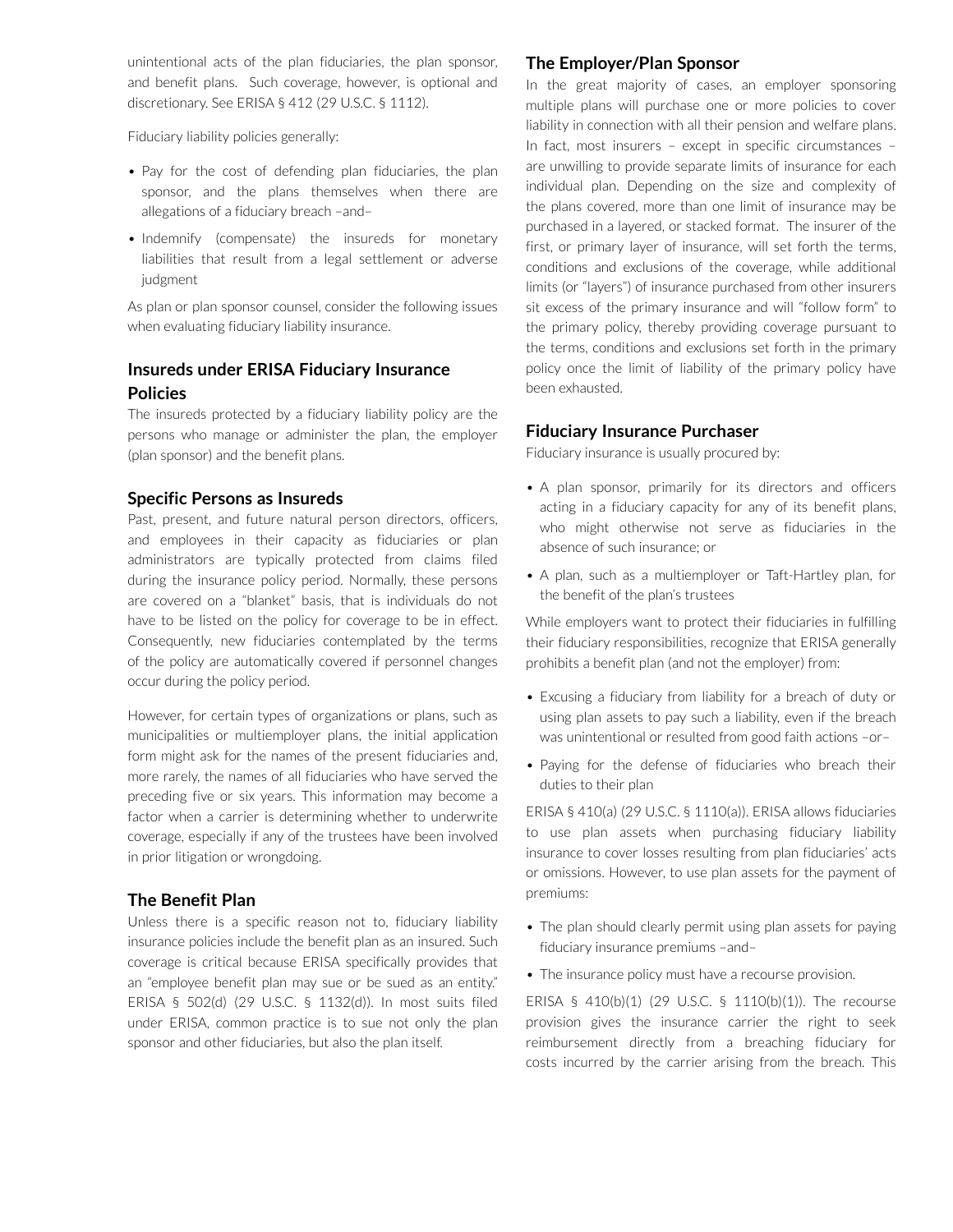requirement stems from congressional concern that trustees covered by non-recourse policies would otherwise have no incentive to take reasonable care in the performance of their fiduciary duties.

#### **Waiver of Recourse Provision**

While insurance carriers must comply with the ERISA requirement, they recognize that recourse provisions permitting them to seek reimbursement for paid claims significantly undermine the value of such coverage. Most carriers permit benefit plans to buy a waiver of the recourse provision. A waiver of recourse provision restricts the insurance company from recovering a covered loss from an individual fiduciary. The provision is either a part of the basic policy or an endorsement (i.e., an amendment or addition) to it. Normally, the insurer charges a nominal amount for the waiver, usually no more than \$50-\$100 a year for each fiduciary or other insured party. Notably, the extra charge cannot be paid out of plan assets; each fiduciary must pay for it individually.

Although plans can pay for the policies, most employers pay for fiduciary liability insurance out of corporate assets, to avoid the complexity of allocating appropriate premium amounts to each covered plan, to not have to ensure that each plan document permits the payment of such premiums, and to avoid dealing with recourse issues every time there is a personnel change. On the other hand, Taft-Hartley plans, which have no sponsor organization other than a board of trustees, will typically pay the premium for the insurance, and the members of the board of trustees will individually pay the waiver of recourse fee.

#### **Scope of Coverage**

A fiduciary liability policy typically includes a provision setting forth the carrier's basic intent about what actions, omissions, and losses will be covered by the policy and describes the policy's coverage limitations. A typical insuring clause states that the carrier will cover damages, settlements, judgments, and defense costs up to the policy limit of liability for any claim provided the claim meets three criteria:

- The claimant alleges the insured has committed a wrongful act
- The claimant seeks monetary damages -and-
- The claimant made the claim during the policy period (typically, renewable one-year periods)

Defense costs are usually included in the limit of liability; they involve the costs of investigating, defending, and settling claims. These items generally include attorney fees, adjuster services, court costs, bonds, and related expenses required as part of the claim settlement process. Policies usually do not cover taxes or fines and penalties imposed by law, although limited coverage has become common for certain penalties, such as those incurred under voluntary compliance resolution programs of the IRS, e.g. the IRS's Employee Plans Compliance Resolution System (EPCRS) and the DOL's Voluntary Fiduciary Correction Program (VCFP), and penalties under the Health Insurance Portability and Accountability Act of 1996 (HIPAA). See 71 Fed. Reg. 20,262 (April 19, 2006) (information about the DOL VFCP).

Remind the plan sponsor that that third-party service providers are not insured under its fiduciary policy; these policies cover only plan and fiduciary liability for the acts of inside persons and entities. Accordingly, plan sponsors should seek to include a requirement in its service provider agreements with outside fiduciaries requiring that entity to maintain its own fiduciary liability coverage for its activities and errors in dealing with the sponsor's plans.

## **Wrongful Acts**

The key to determining what is covered by a fiduciary liability policy is understanding what the insurance carrier considers a "wrongful act". Generally, a "wrongful act" is "any alleged or actual breach of fiduciary duty committed by the insured in the discharge of their fiduciary duties." Some policies extend this language to include "any alleged or actual errors, omissions, or negligence on the part of the insured in the administration of the plan." This additional language provides coverage for mistakes in the day-to-day operations of the plan (such as recordkeeping) even if there is no allegation of a fiduciary breach (as discussed in Using ERISA Fiduciary Insurance *— Employee Benefits Liability Insurance* above).

## **Duty to Defend**

Fiduciary policies are typically "duty to defend," which means that it is the carrier's responsibility to provide for and manage the defense of claims, including the selection of defense counsel. This feature benefits the insurance carrier. The insurance carrier likely has more experience defending these types of claims and is able to provide experienced defense counsel in the governing jurisdiction. Surrendering the defense like this may not be something all insureds consider beneficial, however. These insureds may wish to amend the policy to what is known as "non-duty to defend" or "duty to indemnify" wherein the carrier indemnifies the insured for defense counsel the insured selects (and manages) for claims, subject to the carriers right to associate in such defense. For those that want the ability to decide at the time of the claim whether they want to manage defense or surrender the defense to the insurer, some insurers now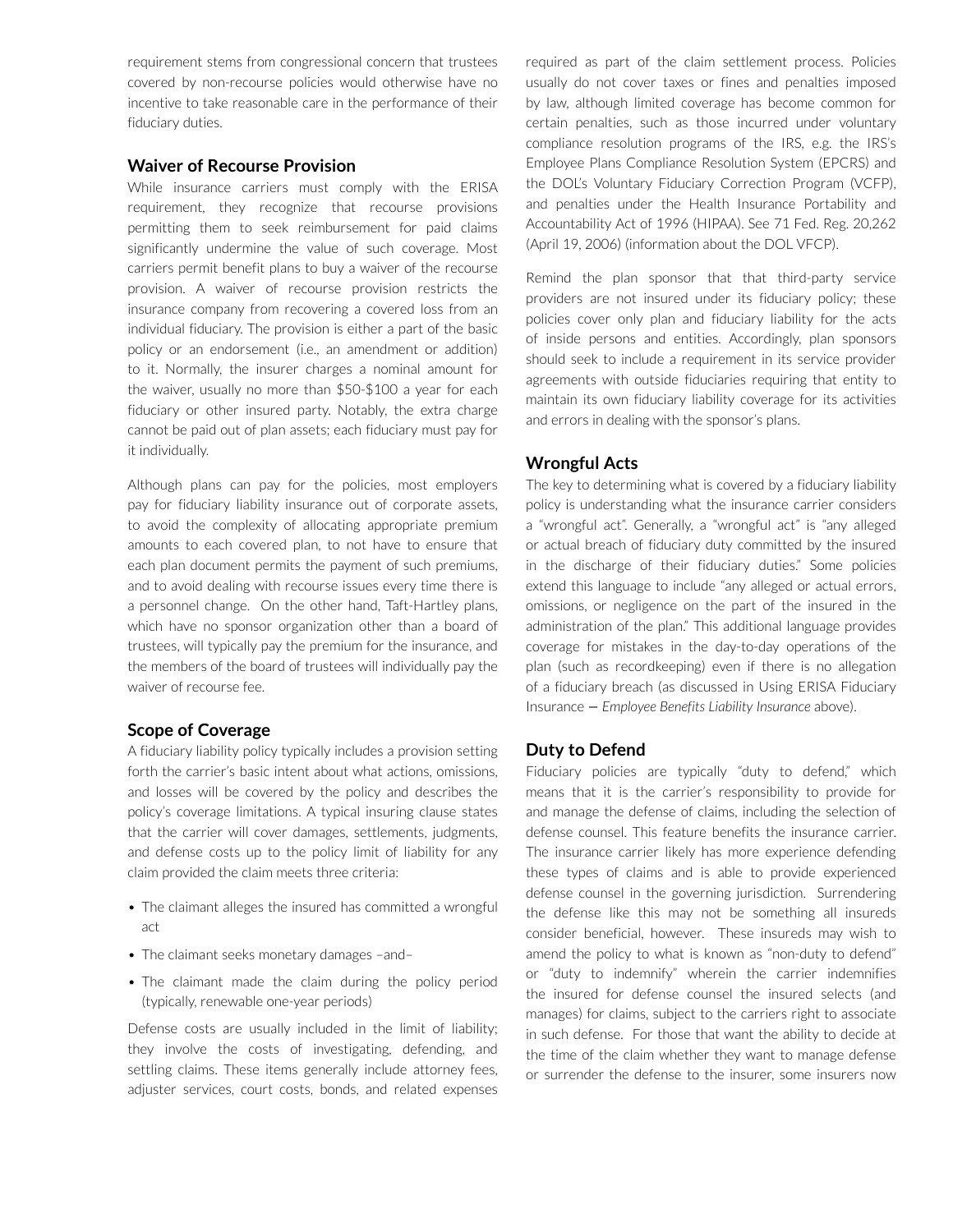provide a "non-duty to defend" policy, with the insureds having the right to tender the defense of a claim to the insured at the outset of such claim.

#### **Tie-in Limits (Or Other Insurance)**

ERISA "stock drop" class actions arise out of and allege essentially the same wrongdoing as alleged in securities class actions. Since D&O insurance policies insure against losses in those class actions, some insurers require coordinated (i.e., tied-in) limits when they issue both types of policy to the same company. Advise plan sponsors to weigh the advantages and disadvantages of placing their D&O insurance and fiduciary insurance policies with different insurers against using a single insurer that subjects the coverage to tie-in limits.

Consider these two issues if the insurer attaches a tie-in of limits endorsement:

- Whether the tie-in applies only to a single claim covered under both policies or to all claims covered under one or both policies
- Whether the excess policy coverage (i.e., the liability coverage limit of the primary policy has been paid) in the D&O and fiduciary policies drops down if the underlying policies are exhausted by reason of the tie-in limit

Even if the insurer does not require a tie-in limits endorsement, the insurer may require an allocation of loss between the two types of policies, which may lead to insufficient coverage. Although some elect to purchase these coverages from separate insurers, this may not solve for these concerns. A fiduciary liability insurer might reject any claim that has already been reported under another carrier's D&O policy (and vice versa), especially where there is company stock in a plan. Additionally, the D&O carrier and the Fiduciary carrier may each seek to apply its "other insurance" provision to say that it's policy only applies after the other insurance policy's limit has been exhausted. Concerns about adequacy of coverage when there is a tie-in of limits are typically addressed by ensuring that adequate excess limits are purchased. An insurance broker with experience in these issues should be consulted.

#### **Damages**

For a claim to be covered under a fiduciary liability policy, carriers generally require that the claimant be seeking some type of monetary settlement resulting in a loss of plan assets in a plan covered under the policy. Claims that do not meet this definition include benefit claims and nonpecuniary claims.

#### **Benefit Claims**

Benefit claims are participant disputes limited to whether the participant is owed a benefit and the nature of that benefit. See ERISA § 502(a)(1)(B) (29 U.S.C. § 1132(a)(1) (B)). Normally, the dispute is limited to issues like eligibility, benefit amounts, type of benefit payable, or interpretation of plan provisions. Benefit claims generally do not include claims for damages. The claimants merely seek payment of a benefit and if they win, the plan simply pays the amount it is deemed legally obligated to pay.

While a fiduciary insurance policy will not pay benefits owed by a plan, the policy will typically cover defense expenses related to benefits litigation.

#### **Claims Made / Prior Acts**

Fiduciary liability policies are usually "claims-made" policies and apply only to claims that are made during the policy period, even if such claim alleges "wrongful acts" occurring prior to the policy period (but, potentially, only if they occur after a specified "prior acts date" or "retroactive date"). This "prior acts" coverage is comforting for fiduciaries that may be relatively new in their fiduciary positions but can be subject to claims for earlier fiduciaries' or co-fiduciaries' decisions.

#### **Reporting a Claim**

In addition to the claim being made during the policy period, it typically must also be reported to the carrier as soon as practicable during the same policy period. An otherwise covered fiduciary claim not reported in a timely manner and in accordance with the policy's reporting provisions may not be covered. Instruct your clients accordingly. Consult the policy for the terms of any post-policy or extended reporting period. Where an opportunity is missed the client may have to purchase extended coverage, although this may exclude known omissions.

#### **Allocations**

On occasion a claim may be made against both insured and uninsured parties, such as third-party administrators or other plan vendors. Here, the insurance carrier may seek to allocate defense costs related to the claim made against the insureds and non-insureds. The policy may also include a coverage coordination clause which operates where more than one insurance policy applies. Thus, different insurers may have to allocate defense costs between or among them. An employer who has employee benefits liability insurance (see Using ERISA Fiduciary Insurance — *Employee Benefits Liability Insurance* above) may also have to allocate defense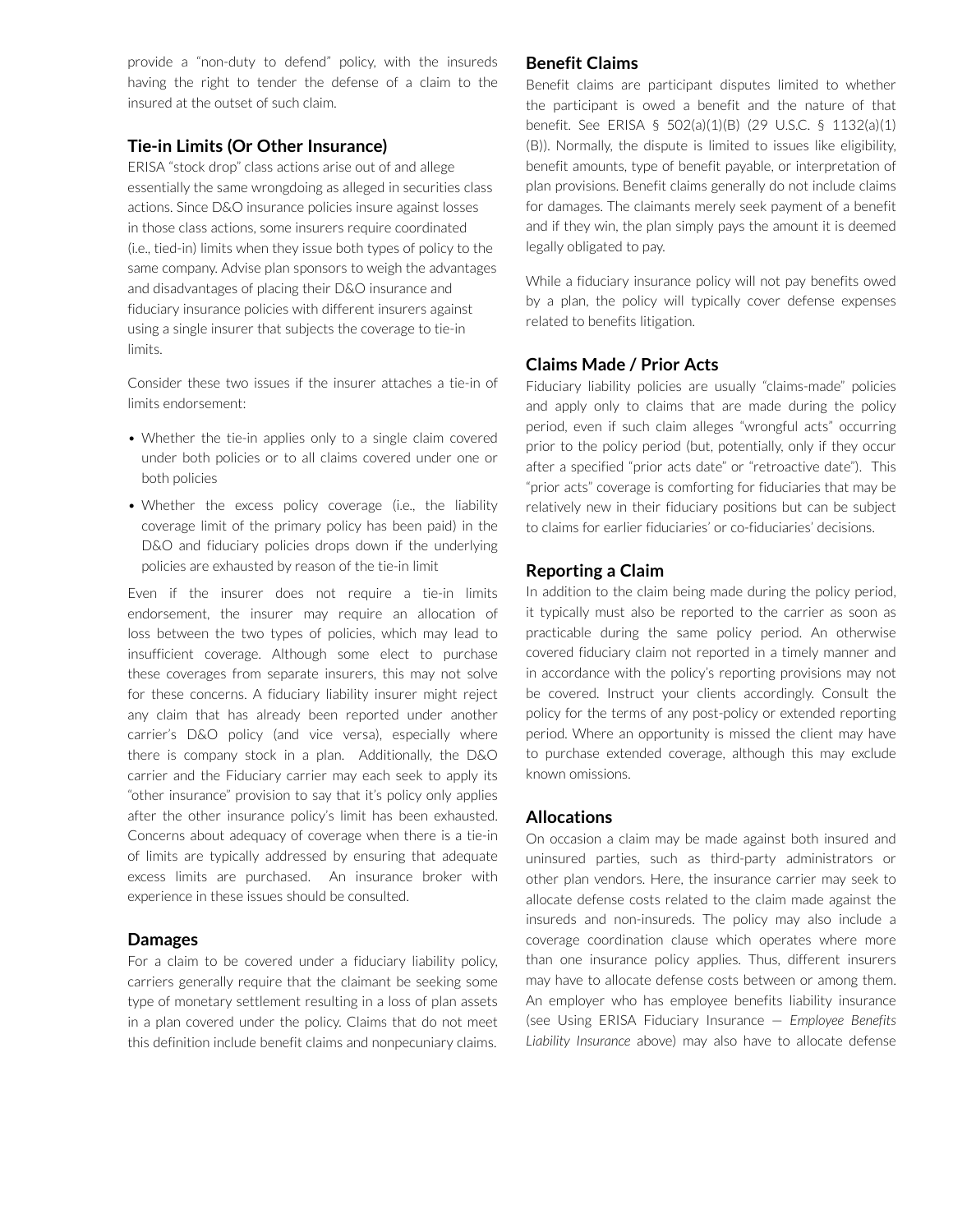costs between its policies (for example, where an omission in plan administration occurs in tandem with a claim alleging fiduciary breach).

#### **Fiduciary Liability Insurance Exclusions**

The policy may specify certain exposures that are excluded from coverage. Exclusions specified in policies may result from:

- Definitions of terms
- Specific exclusions in the basic policy -or-
- Endorsements attached to the basic policy

Regardless of how and where they are presented, exclusions can have a significant impact on the scope of coverage and require careful examination.

#### **Exclusions by Definition**

Some policy exclusions are expressed via policy definitions. For instance, fiduciary policies usually define loss as not including:

- As discussed above, (i) benefits unless the fiduciaries are held personally liable and (ii) costs incurred with respect to providing non-monetary relief –and–
- • Civil or criminal fines or penalties

#### **Exclusions by Enumeration or Endorsement**

Typically, fiduciary liability policies specifically exclude certain coverages. Under those exclusions, the insurer will not pay for the claim regardless of whether a court requires the fiduciary to pay the claimant. Frequent policy exclusions apply for:

- Contractual liabilities, such as hold harmless clauses
- Benefits payable to participants
- Fraud or illegal profiting
- Claims that fall under the purview of commercial general liability insurance, such as bodily injury, property damage, libel, or slander
- Claims about which the fiduciary knew or should have known at the outset of the policy
- Claims reported to or covered by another insurer
- Discrimination based on protected class or, in rarer cases, any type of discrimination
- Indemnification for intentional illegal acts, though the insurer may still cover the cost of defending those acts
- Failure to collect employee benefit plan contributions from the sponsor or other participating employer
- Failure to purchase or maintain required ERISA surety bonds
- Failure to fund the plan in accordance with ERISA
- Liability where the fiduciary receives a personal financial benefit and the facts establish that the fiduciary personally profited from that benefit
- • Obligations stemming from workers' compensation, unemployment insurance, or disability statutes
- Willful or reckless violation of any statute, rule, or law
- Pending or prior litigation
- Co-fiduciary liability

The exclusion for willfully or recklessly violating a statute is troublesome. Lawsuits frequently allege that fiduciaries have not only breached a fiduciary duty but that the violation of law is willful or reckless. Some policies don't clearly indicate (1) whether the mere allegation of willful or reckless conduct is sufficient for a carrier to exclude defense costs and (2) whether defense costs are covered provisionally until the guilt or innocence of the trustees has been determined (i.e., in a final adjudication). A mere allegation is not a sufficient trigger for the exclusion to apply. Clarify this matter (and provisional coverage) with the carrier when reviewing the insurance policy.

The insurer may add other exclusions to the policy, such as:

- Liability of any insured to any other insured
- The rendering or failure to render services contracted for with any service provider
- Any professional services (e.g., legal, accounting, actuarial, investment counseling, or fund managing) rendered or that should have been rendered by an insured or third party
- Any wrongful act alleged by the PBGC, or a person or entity against whom PBGC has asserted any claim or demand
- Defects (and potential defects) in plan operation that were identified in a fiduciary audit operational review conducted at the insured's request for purposes of obtaining enhanced IRS liability insurance coverage

Not all exclusions are in the basic policy; some may be attached to the basic policy as endorsements or riders based on risks specific to certain insureds. For example, an insurance rider may exclude coverage for real estate in which the plan invests unless the investment is directed or managed by a qualified professional asset manager (QPAM) (i.e., under Prohibited Transaction Exemption (PTE) 84-14; 49 Fed. Reg. 9494 (Mar. 13, 1984)). Discuss any specific exclusions with the plan sponsor to determine whether the exclusions are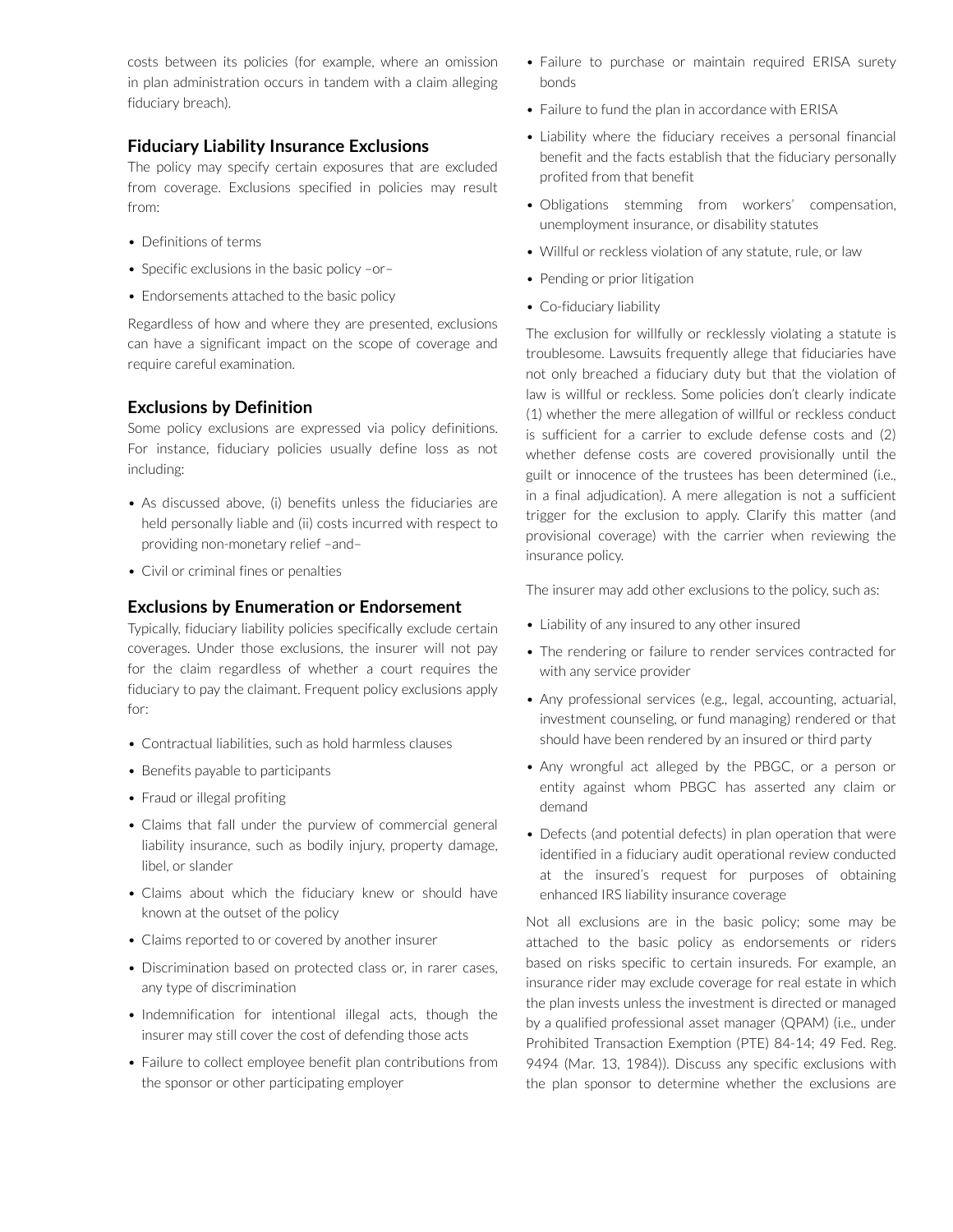unduly restrictive for that insured and assist the plan sponsor in negotiating a revised policy to include any coverage that otherwise would be excluded.

#### **Policy Cancellations/Non-Renewals**

Plan fiduciaries should contact plan counsel as soon as possible after receiving a cancellation or non-renewal notice. This meeting should occur prior to the cancellation date (usually a period of 30 days or less from the date of notice) to identify any wrongful acts that may have been committed prior to the cancellation date requiring reporting to the insurer as "circumstances" that may give rise to a future claim. Most policies will specifically consider any future claim after the policy period that are based circumstances notified to it during the policy period as having been "first made" during that policy period. Ask the insurer how much detail will ensure these potential claims are covered if eventually made and assist the plan sponsor in communicating with the insurer as quickly as possible.

#### **Extended Reporting Period/Discovery Period**

In the event of a cancellation or non-renewal, the insured may want to consider purchasing an "extended reporting period" or "discovery period" in which the insured may report claims made against it during that period, but only for wrongful acts occurring prior to the cancellation or nonrenewal. Most fiduciary liability insurance policies permit plans to purchase extended coverage for a limited period at a percentage of the expiring premium. These are detailed in the policy itself or by an endorsement. Periods of time and premium percentages for these "extended reporting periods" or "discovery periods" vary from carrier to carrier and are typically negotiated based on the insured. So is the period during which the insured may elect the extended coverage upon policy cancellation or non-renewal.

Whether or not extended coverage is worth the increased premium is a decision fiduciaries and plan sponsors, in consultation with their plan counsel, will have to make based on individual circumstances. If coverage is picked up immediately from a new carrier, then there may be limited value to purchasing the extension unless the new policy has coverage for prior wrongful acts. If it will take some time before a new insurer processes an application for coverage, purchase of extended coverage may be essential. This is paramount if the sponsor or fiduciaries fear a major claim will be filed based on a wrongful act allegedly committed prior to the policy cancellation or non-renewal.

#### **Change of Control Provisions**

Most ERISA fiduciary insurance policies contain a "change in control" provision the purpose of which is to address risks, and coverage limitations, occurring if the insured is acquired by, or acquires for itself, another entity. In the event the insured is acquired by another entity, most policies provide that the policy remains in force for the remainder of the policy period but only for claims for wrongful acts committed prior to its acquisition. This means you should visit and review the policy where your client is contemplating a purchase or is the subject of an acquisition, to understand the nature of the change in control provision. You may need to suggest provisional coverage or be sure that the acquirer's policy embraces wrongful acts related to your client's benefit plans.

In the case of an acquisition during the policy period, many policies provide some level of automatic coverage for the acquired entity's plans, usually conditioned on the acquired entity's plans not exceeding a fixed percentage of the insured's plan assets. For those acquisitions with plans that do exceed that threshold, such coverage may still exist, but only after payment of any additional premium or acceptance of additional terms, conditions and limitations required by the carrier. In either such event, unless negotiated in advance, coverage shall only exist for claims alleging "wrongful acts" occurring after the acquisition date.

#### **Settlement Clauses**

A common policy provision requires that settlements generally have to be mutually agreed upon by the insured and the insurer. Problems can easily arise in the context of a suit. For example, the carrier may wish to settle and the insured does not. Policies often include provisions which limit the carrier's liability in this case to the amount of the settlement offered. These are typically referred to as "hammer clauses." Many carriers recognize, however, that insureds may not wish to settle a particular claim for non-financial reasons. Consequently, they may be reasonable in working with the insureds to soften this "hammer clause."

# Indemnifying ERISA Fiduciaries

Plan sponsors and their ERISA fiduciaries should evaluate not only the adequacy of ERISA fiduciary insurance coverage, but also the extent to which the plan sponsor will indemnify ERISA fiduciaries. This is especially true because of ERISA fiduciaries' increased liability exposure resulting from the rising number of ERISA class action lawsuits.

While a plan cannot relieve a fiduciary from liability arising from an alleged or actual breach, ERISA does not preclude a person other than the plan or its trust, like the employer, from indemnifying a plan fiduciary. ERISA 410(a) (29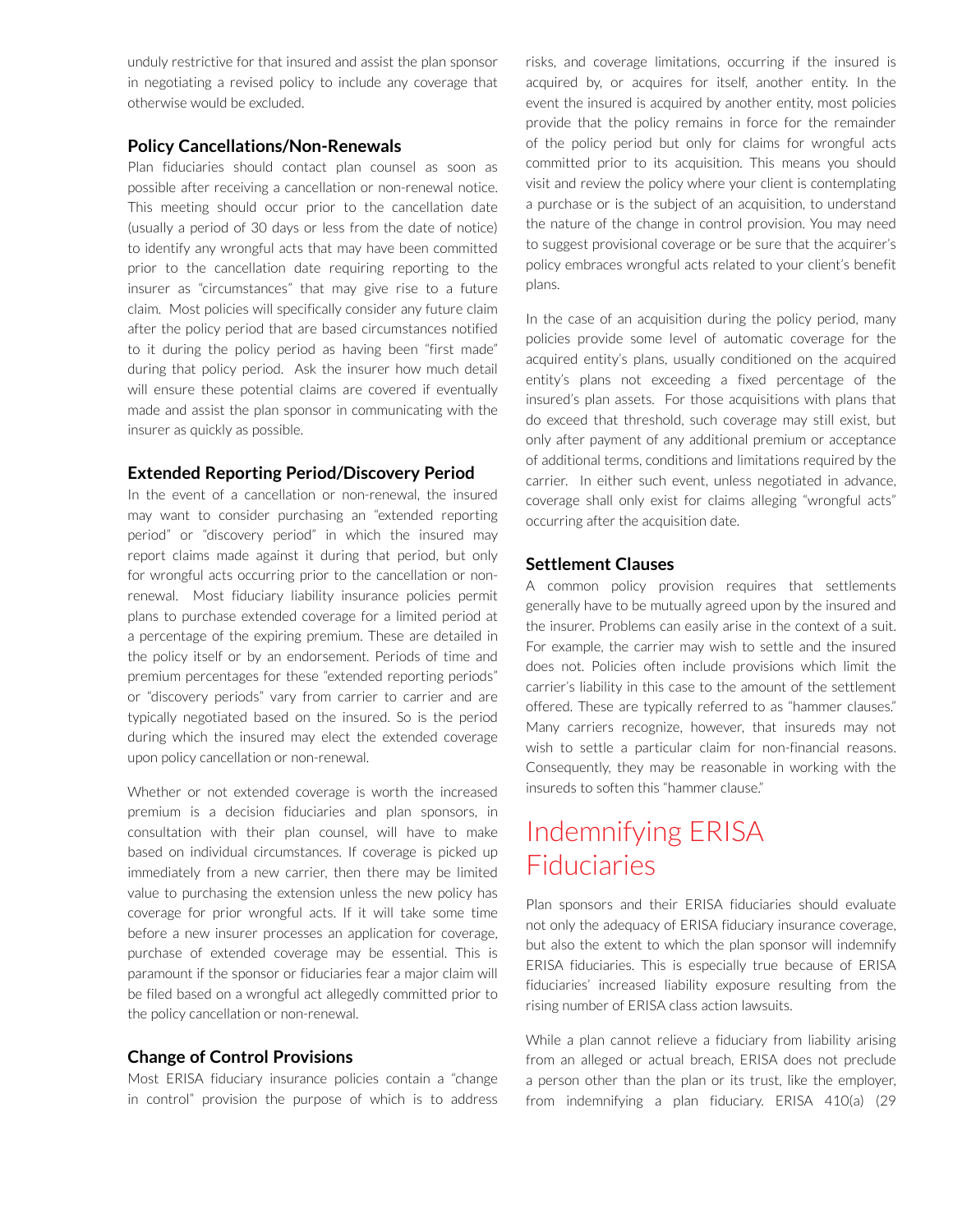U.S.C. § 1110(a)). The DOL has permitted indemnification agreements that do not relieve a fiduciary of responsibility or liability under ERISA. See 29 C.F.R. 2509.75-4 (Interpretative Bulletin 2509.75-4). The regulations state that "indemnification provisions which leave the fiduciary fully responsible and liable, but merely permit another party to satisfy any liability incurred by the fiduciary in the same manner as insurance purchased under ERISA 410(b)(3), are … not void under ERISA 410(a)". Harris v. Greatbanc Trust Co., 2013 U.S. Dist. LEXIS 43888. Thus, ERISA permits an employer plan sponsor to indemnify a plan fiduciary. However, while Indemnification is possible and permitted, it cannot function as to hold fiduciaries harmless or exculpate them from liability.

#### **Limits on ERISA Indemnification Provisions**

The availability of an employer indemnification of plan fiduciaries may be limited by law. While Interpretative Bulletin 2509.75-4 indicates that the DOL accepts employer indemnification provisions, some courts have questioned indemnification provisions that encourage undesirable fiduciary behavior. E.g., Leigh v. Engle, 619 F. Supp. 154 (D.C. Ill. 1985), *aff'd*, 858 F.2d 361 (7th Cir. 1988) (holding that ERISA does not allow indemnification of legal expenses when a breach of trust had been established).

#### **Impact of State Indemnification Statutes**

State corporate indemnification statutes often permit companies to indemnify their directors, officers, employees, and agents for losses incurred due to claims against them when acting in such capacities. These same indemnification statutes also permit a corporation to indemnify any person who serves at the request of the corporation as a director, trustee, officer, employee, or agent of another entity or other enterprise.

Delaware, for example, authorizes permissive indemnification by a corporation provided that the officer or director acted (i) in good faith and (ii) in a manner reasonably believed to be in the best interests of the corporation. 8 Del. C. § 145. The statute mandates indemnification when an officer or director has been "successful on the merits or otherwise in defense" of any action. 8 Del. C. § 145(c). It also authorizes Delaware corporations to advance their litigation expenses, including attorneys' fees (subject to repayment if unsuccessful). 8 Del. C. § 145(e).

Other states expressly authorize a corporation to indemnify its employee benefit plans' fiduciaries. E.g., Tex. Business Organizations Code § 8.101(b).

Review the indemnification provisions for the plan sponsor's principal place of business to identify any limitations, in cases where insurance may be insufficient to cover anticipated claims against a fiduciary for personal liability.

# Related Content

#### **Practice Notes**

- **[ERISA Bonding Requirements](https://advance.lexis.com/open/document/lpadocument/?pdmfid=1000522&pddocfullpath=%2Fshared%2Fdocument%2Fanalytical-materials%2Furn%3AcontentItem%3A5TK6-7HJ1-JFDC-X06G-00000-00&pddocid=urn%3AcontentItem%3A5TK6-7HJ1-JFDC-X06G-00000-00&pdcontentcomponentid=500764&pdteaserkey=sr0&pditab=allpods&ecomp=f8sg&earg=sr0)**
- [Director and Officer \(D&O\) Insurance](https://advance.lexis.com/open/document/lpadocument/?pdmfid=1000522&pddocfullpath=%2Fshared%2Fdocument%2Fanalytical-materials%2Furn%3AcontentItem%3A5TK6-7HJ1-JFDC-X06N-00000-00&pddocid=urn%3AcontentItem%3A5TK6-7HJ1-JFDC-X06N-00000-00&pdcontentcomponentid=500764&pdteaserkey=sr0&pditab=allpods&ecomp=f8sg&earg=sr0)
- [ERISA Fiduciary Duties](https://advance.lexis.com/open/document/lpadocument/?pdmfid=1000522&pddocfullpath=%2Fshared%2Fdocument%2Fanalytical-materials%2Furn%3AcontentItem%3A5PC6-JBC1-JW09-M1BS-00000-00&pddocid=urn%3AcontentItem%3A5PC6-JBC1-JW09-M1BS-00000-00&pdcontentcomponentid=231516&pdteaserkey=sr0&pditab=allpods&ecomp=f8sg&earg=sr0)
- [ERISA § 404\(c\) and QDIA Safe Harbors](https://advance.lexis.com/open/document/lpadocument/?pdmfid=1000522&pddocfullpath=%2Fshared%2Fdocument%2Fanalytical-materials%2Furn%3AcontentItem%3A5PC6-JBC1-JW09-M1C8-00000-00&pddocid=urn%3AcontentItem%3A5PC6-JBC1-JW09-M1C8-00000-00&pdcontentcomponentid=231516&pdteaserkey=sr0&pditab=allpods&ecomp=f8sg&earg=sr0)
- Investment Committee Issues for Defined Contribution [Plans](https://advance.lexis.com/open/document/lpadocument/?pdmfid=1000522&pddocfullpath=%2Fshared%2Fdocument%2Fanalytical-materials%2Furn%3AcontentItem%3A5PC6-JBC1-JW09-M1CM-00000-00&pddocid=urn%3AcontentItem%3A5PC6-JBC1-JW09-M1CM-00000-00&pdcontentcomponentid=231516&pdteaserkey=sr0&pditab=allpods&ecomp=f8sg&earg=sr0)

#### **Analytical Materials**

- Employee Benefits Law § 12.07, Section 3(b)(ii)(B)
- Liability of Corporate Officers and Directors § 9.16